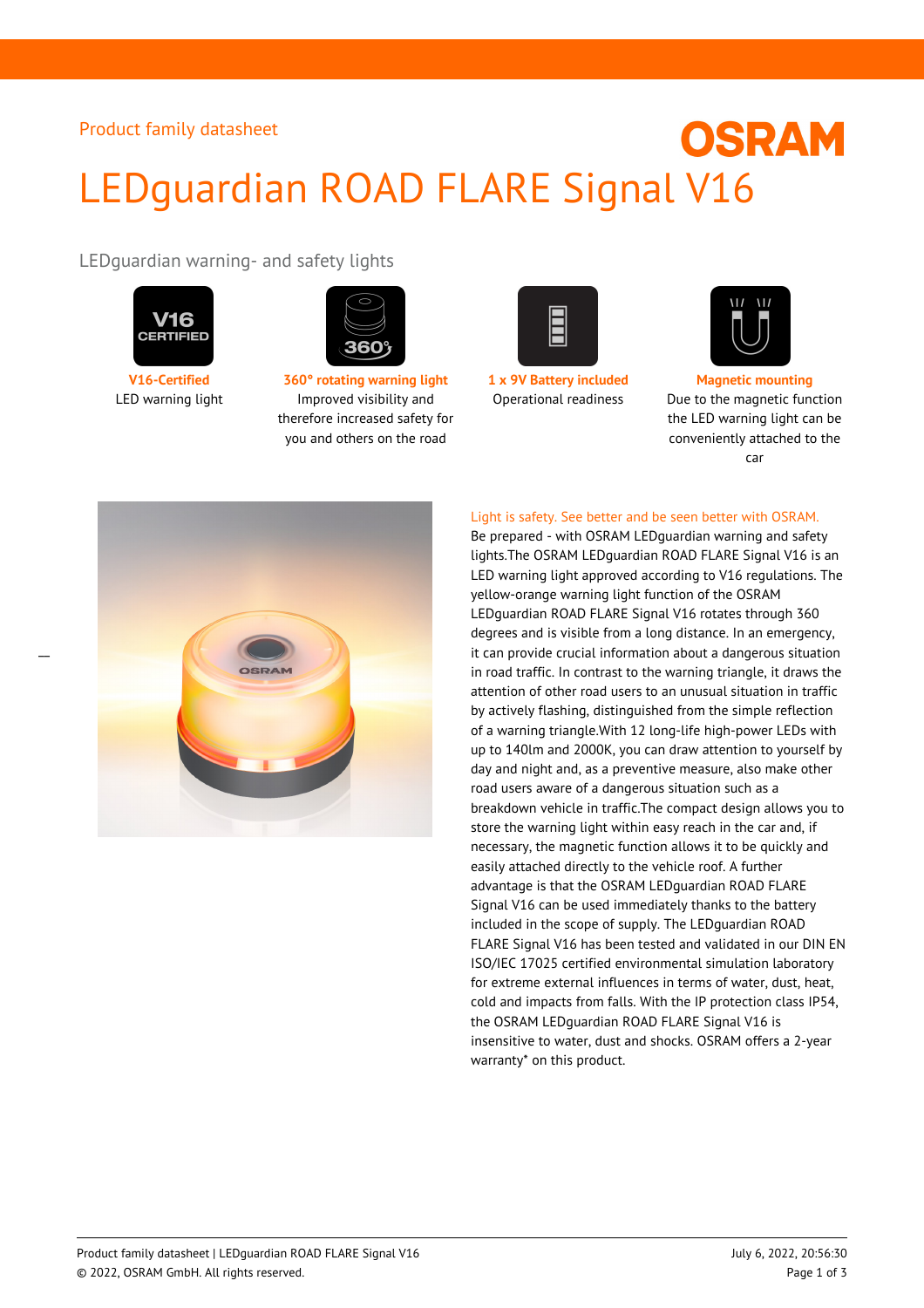## Product family datasheet

Technical data

|                            | <b>Product information</b>                            |         |                    | <b>Electrical data</b>    |                           |                            | <b>Photometrical data</b>                                                                                                    |            |             |
|----------------------------|-------------------------------------------------------|---------|--------------------|---------------------------|---------------------------|----------------------------|------------------------------------------------------------------------------------------------------------------------------|------------|-------------|
| <b>Product description</b> | <b>Application (Category</b><br>and Product specific) |         | Order<br>reference | <b>Nominal</b><br>wattage | <b>Nominal</b><br>voltage |                            | Color<br>temper-<br>ature                                                                                                    | <b>LED</b> | Light color |
| LEDquardian                | Warning and safety<br>lights                          |         | LEDSL102           | 6.00 W                    | 9.0V                      |                            | 2000 K                                                                                                                       | Orange     |             |
|                            | Dimensions & weight                                   |         |                    |                           |                           |                            | Colors & materials                                                                                                           |            | Lifespan    |
| <b>Product description</b> | Product<br>weight                                     | Length  | Width              |                           | <b>Height</b>             |                            | <b>Base color</b>                                                                                                            |            | Guarantee   |
| LEDquardian                | 110.00q                                               | 83.0 mm | 83.0 mm            |                           | 57.0 mm                   | Orange                     |                                                                                                                              |            | 2 years     |
|                            | Additional product data                               |         |                    |                           | <b>Capabilities</b>       |                            | <b>Environmental</b><br>information<br>Information<br>according Art. 33 of<br><b>EU Regulation (EC)</b><br>1907/2006 (REACh) |            |             |
| <b>Product description</b> | <b>Type of Battery</b><br>Scope of battery            |         |                    | <b>Technology</b>         |                           | <b>Date of Declaration</b> |                                                                                                                              |            |             |
| LEDquardian                | Alkaline                                              |         | Yes                |                           | LED                       |                            | 19-01-2022                                                                                                                   |            |             |

| <b>Product description</b> | <b>Primary Article</b><br><b>Identifier</b> | Declaration No. in<br>$SCIP$ database |
|----------------------------|---------------------------------------------|---------------------------------------|
| LEDquardian                | 4062172184359                               | In work                               |